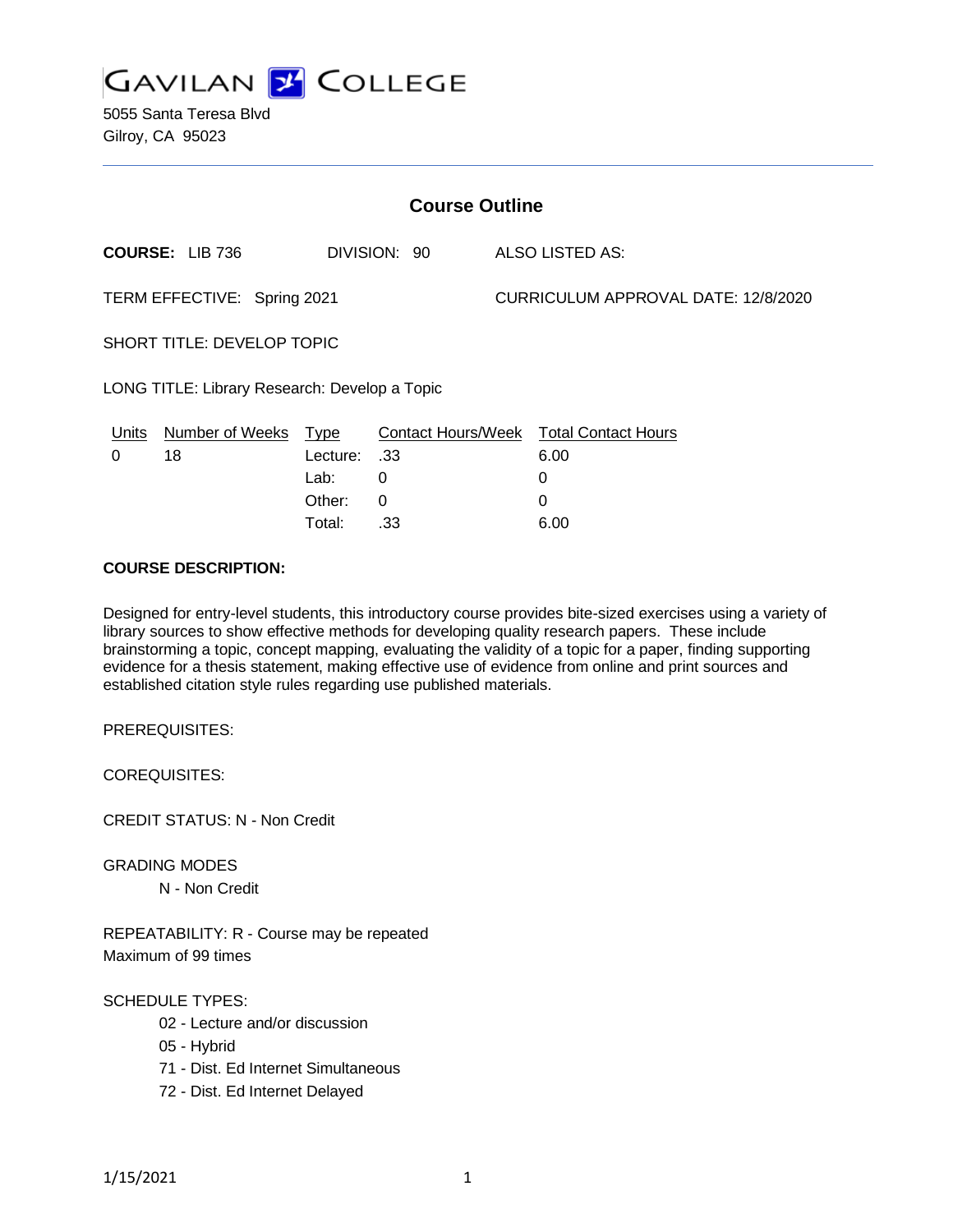## **STUDENT LEARNING OUTCOMES:**

By the end of this course, a student should:

1. Demonstrate planning and exploration skills that aid in the formulation of an effective research question.

2. Develop a thesis statement or research question that is researchable and narrowed, and identify potential resources that may be used to address that question.

3. Cite from a variety of sources (e.g., journals, books, ebooks, web pages, etc) using correct MLA or APA format.

## **CONTENT, STUDENT PERFORMANCE OBJECTIVES, OUT-OF-CLASS ASSIGNMENTS**

Curriculum Approval Date: 12/8/2020

2 Hours

Finding visual information online Performance Objectives: Locate visual information online. Demonstrate concept mapping, the importance of

a topic sentence with supporting evidence, useful vs. too general topic sentences, and the relationship of supporting evidence and good writing.

Relate concept mapping to developing a topic. Use graphic materials to demonstrate concept of supporting evidence. Practice in identifying viable topic sentences and supporting evidence.

Relating supporting evidence to good writing. Review concepts with self tests.

2 Hours

Finding supporting evidence from library resources. Performance Objectives: Develop effective search strategies to locate information using online proprietary databases, including Boolean searching, use of scholarly journals and subject headings.

Activities: Examples.

Conduct literature searches using delimiters, including delimiters for publication type, and use of related terms. Practice search strategies to identify topics, including knowledge of specialized databases, browsing of chapter titles for content, reading introductory chapters of books to build background on topics.

Identifying effective thesis statements by type; argumentative, expository or analytical.

2 Hours

Finding appropriate evidence to support a thesis statement and employing effective citation skills.

Performance Objectives: Explore Gavilan Library online catalog resources, using keyword and Library of

Congress subject search. Understand use in papers of various resources, e.g. periodicals, e-books and the media collection, scholarly, primary and secondary resources. Understand use of appropriate

citation rules, and online help.

Locate believable evidence and valid source that solidly supports a claim. Practice established citation rules, block quotations, and short quotations in paper and various media formats. Self tests and online practice.

#### **METHODS OF INSTRUCTION:**

Online learning modules. Students work their way through a series of modules that include discussion, interactive exercises, and hands on activities that help them build effective research questions.

## **METHODS OF EVALUATION:**

Online learning modules. Students work their way through a series of modules that include discussion, interactive exercises, and hands on activities that help them build effective research questions.

#### **REPRESENTATIVE TEXTBOOKS:**

none.

All resources will be provided by faculty librarian at no cost to students.